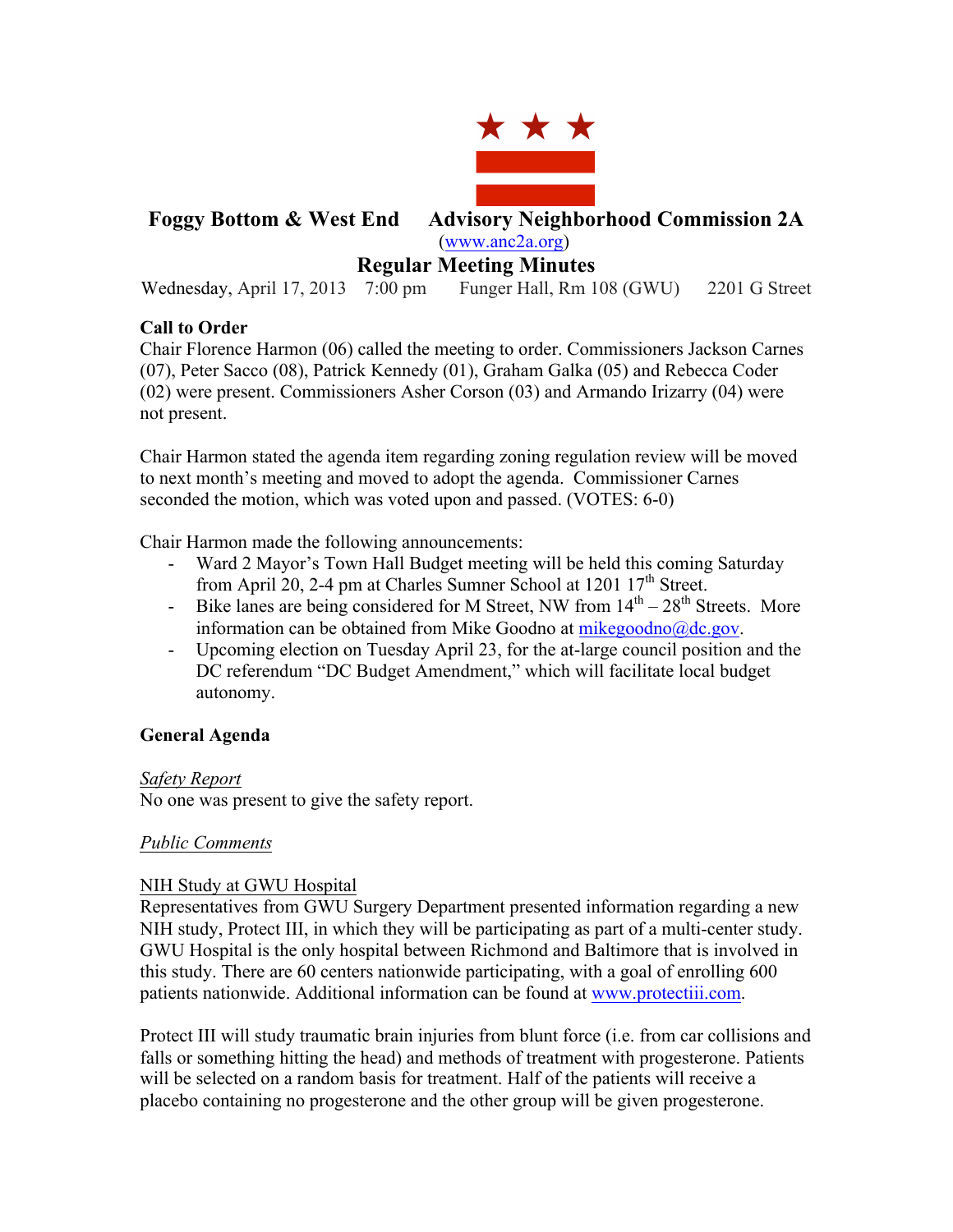Because these patients may not be able to give consent for this study (known as "Exception from Informed Consents EFIC), during the first hour a search for the next of kin or proxy will occur. Once legal guardian is located, they will be asked to give permission to continue.

One can opt out on a nationwide registry and be given a bracelet stating "Do not enroll in Protect III). Once enrolled, a family member of the patient can de-enroll them. Pregnant women and cancer patients and others with challenged immune system will be exempted from the study. GWU Hospital intends to enroll two patients per month or 24 per year.

Currently every 15 seconds someone in the US suffers a major traumatic brain injury, causing problems with balance and coordination. Currently, there is no specific drug treatment for traumatic brain injury. This study will explore the safety of progesterone treatment to determine if it reduces brain damage caused from a traumatic brain injury.

#### $23<sup>rd</sup>$  Street Layby – West End Library Development

Commissioner Kennedy stated that DDOT Public Space Committee rejected ANC 2A's request for laybys on 24th Street by the retail spaces in front of the West End Library.

#### Duke Ellington Birthday Party

Commissioner Coder announced that the Duke Ellington Birthday celebration will be held on Monday April 29th at the Duke Ellington Park located on the intersection of M Street, New Hampshire and 21<sup>st</sup> Street. The King James Serfs of Swing will play many of Ellington's music.

#### Senior Proms

Commissioner Peter Sacco stated that the Senior Proms across city, which were sponsored by GWU's Government Relations Department, were a success.

#### St. Mary's Fling

Commissioner Carnes stated that the St. Mary's Fling will be held on Thursday, April 25 from 6-8pm at St. Mary's Court (725  $24<sup>th</sup>$  St). Tickets cost \$30.

#### **Regulatory Agenda**

#### *Matters before Zoning Commission*

#### Square 77-Second Stage PUD:

Representatives from GWU presented information regarding the closing of the alley off of H Street and the second stage PUD to develop a new residence hall on Square 77. They were requesting to separate votes from the ANC 2A on these issues.

The proposed development of a new dorm will be located on Square 77, between H and I Streets and  $21<sup>st</sup>$  and  $22<sup>nd</sup>$  Streets, near Academic Center and Marvin Center. The new dorm will be located behind and will connect to the older West End, Schenley and Crawford residential housing buildings on the top floors. This location is in the center of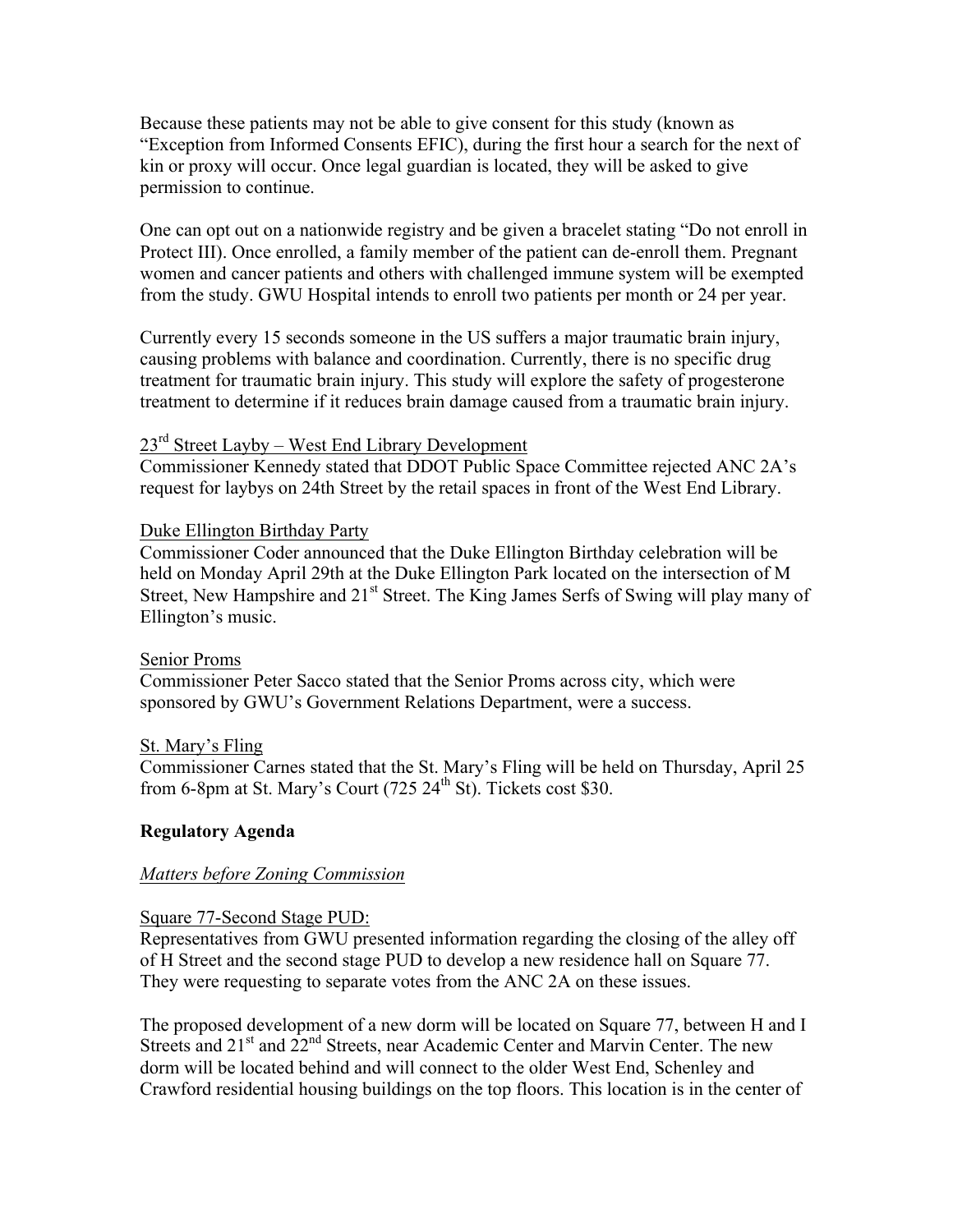GWU campus, which students pass during their course of day between classes and during lunch and dinner.

With the construction of this new dorm, GWU will be able to fulfill its commitment to decommission City Hall residence building as an undergraduate housing option. GWU leased units in City Hall and offered them to undergraduate students. In the past, GWU owned the units within Columbia Plaza and leased them to students as housing options. However, GWU no longer owns these units and has not used Columbia Plaza for undergraduate students. GWU has planned to stop using City Hall by the summer of 2016. GWU houses graduate students only in HOVA.

GWU will also reclaim and restore its historic buildings (West End, Schenley and Crawford), as identified by DC Historic Preservation office. These student residential buildings will retain their above-ground and separate entrances. Additional entrances will be located on the H Street alley and on I Street, NW.

All sorted student mail will be centralized, located and distributed from mailboxes in this building. Matt Scott, Executive Vice President of Resident Hall Association (RHA) stated the RHA does not have a position regarding the moving mailboxes from individual dorms to a centralized mailbox location.

The new dorm will house 898 student beds, an increase of 300 beds from current bed numbers. It will be within the height and mass approved in the first stage PUD order, and will set back so it cannot be seen from the sidewalk. The new dorm will be LEED silver certified and will have some ground retail on I Street, NW and below grade level dining room facilities. About 3-4 retail stores will be located on the below grade level, which is meant to serve as a thoroughfare. Demolition will commence during the summer of 2013 and be open in the summer of 2016. This project has a PUD hearing before the Zoning Commission on May 20, 2013.

Commissioners inquired about rental options for local retail and expanded retail providing nighttime activities. Representatives of GWU responded that they will solicit vendors within one year of this dormitory's opening, so they cannot commit to discounting rental rates at this point.

Community members inquired about the delivery trucks accessing this dorm from I Street, NW. Representatives of GWU responded that the alley will not be accessible to trucks longer than 45' because of loading area dimensions. This applies to trucks driven by vendors and students. If there is a need of a 55' truck, GWU will request permission from DDOT for special deliveries.

#### *Matters before DC Surveyor and DC Council*

# GW- Closure of Square 77 Alley:

Representatives from GWU presented information regarding the closure of the alley in Square 77, which is scheduled for consideration before the DC Surveyor on May  $28<sup>th</sup>$  and then would be considered by the DC Council Committee of the Whole. Some DC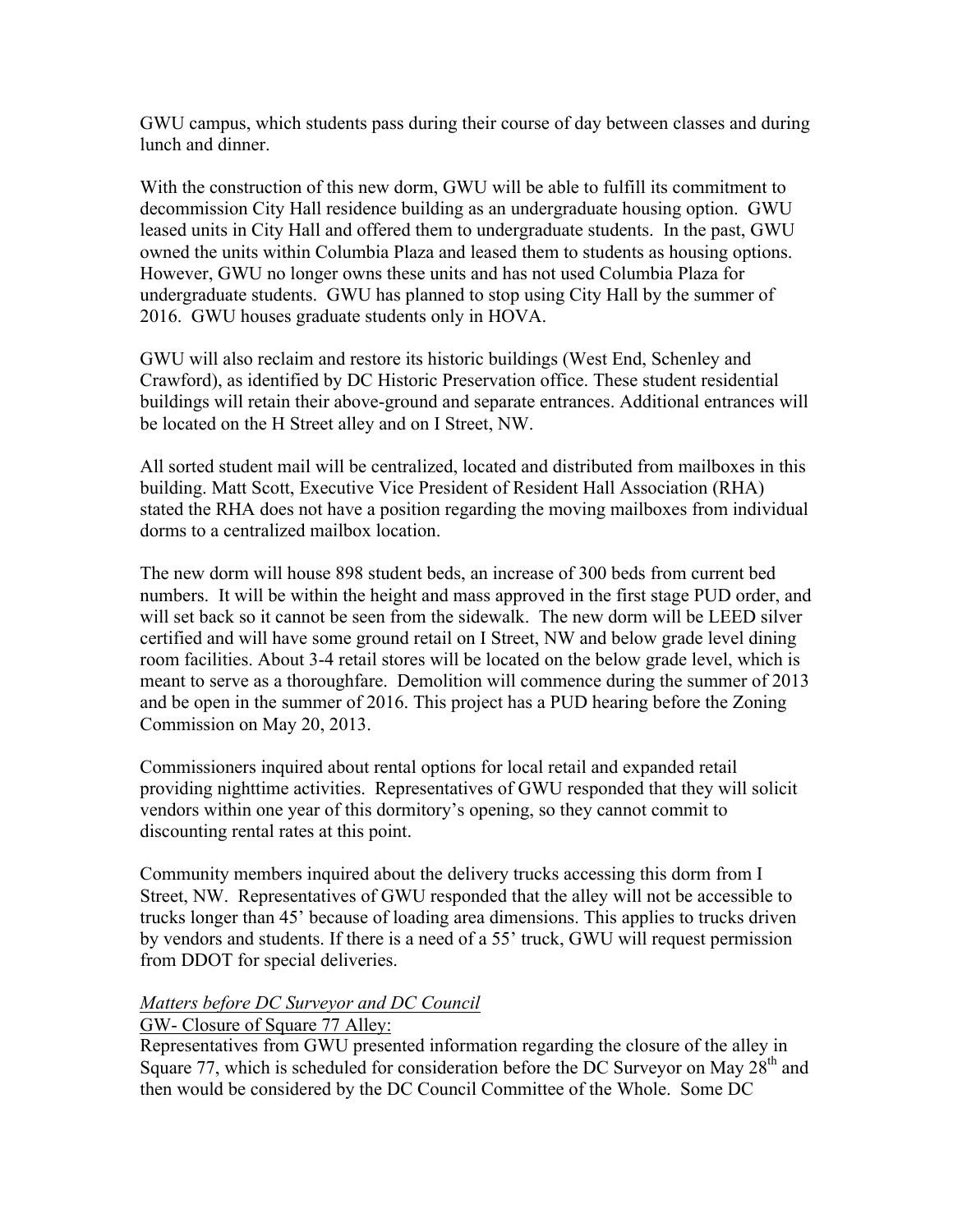agencies, including those involving utilities, have reviewed their plan and have no objection. GWU is waiting to hear from OP and DDOT. If the alley is no longer used, the DC Council can approve this closure. GWU's counsel stated that there are no requirements for closing the alley nor is any payment to the City required.

Commissioners discussed amenities, which should be sufficient to relieve congestion on the campus and neighborhood, because the alley property to be conveyed to GWU is estimated to be worth \$2.8 million.

Chair Harmon made a motion to authorize ANC 2A to spend \$500 to retain counsel on this matter and to tentatively take some action today but incorporate revisions to the resolution at the suggestion of counsel. Commissioner Carnes seconded the motion, which was voted upon and passed**. (VOTES: 6-0)** 

Chair Harmon read the draft resolution and made a motion to approve the closing of the alley in Square 77, pending comments and advice from counsel, with inclusion of sufficient amenities to relieve congestion on the campus and neighborhood, given the substantial worth of the property at issue. Commissioner Kennedy seconded the motion, which was voted upon and passed. **(VOTES 6-0).** 

# *Matters before DDOT Public Space Committee*

GWU Museum – Square 102 (curb cut)  $21<sup>st</sup>$  and G Streets, NW:

Representatives from GWU discussed their public space application for Square 102 – GWU Museum located on 21<sup>st</sup> and G Streets, NW. Museum items will be displayed at this site but will be sent for conservation at their lab in Virginia. Public space elements, such as the curb cut, loading zones, and utility vaults, have been discussed in the consideration of the second-stage PUD and preliminary approved by DDOT and the Zoning Commission. The loading dock will be available only for moving art works. There will be a curb cut related to this project. The green space surrounding the Woodhull House will be retained. Stone steps will lead visitors to the entrance of the museum from the concrete walkway along  $21<sup>st</sup>$  Street. The pavement will transition from the brick paving walkway of the University Yard to stone paving to tinted concrete pavers to 21<sup>st</sup> Street. Concrete cobbled-pavers will be located between the tree boxes on 21<sup>st</sup> Street. A brick-paver walkway will be located along G Street. Trees and bushes will be planted along the  $21<sup>st</sup>$  Street streetscape. Building identifiers and electronic signage in the front of the museum on 21<sup>st</sup> Street will be situated so they do not distract drivers.

In response to inquiries from community members about bus deliveries, representatives of GWU stated that buses will notify the museum in advance of their deliveries, and GWU will ensure that these delivery trucks park in metered parking spaces on G Street near the front of the museum. When the meters are not used by the buses, the parking spaces will return to the status of a metered public parking sites.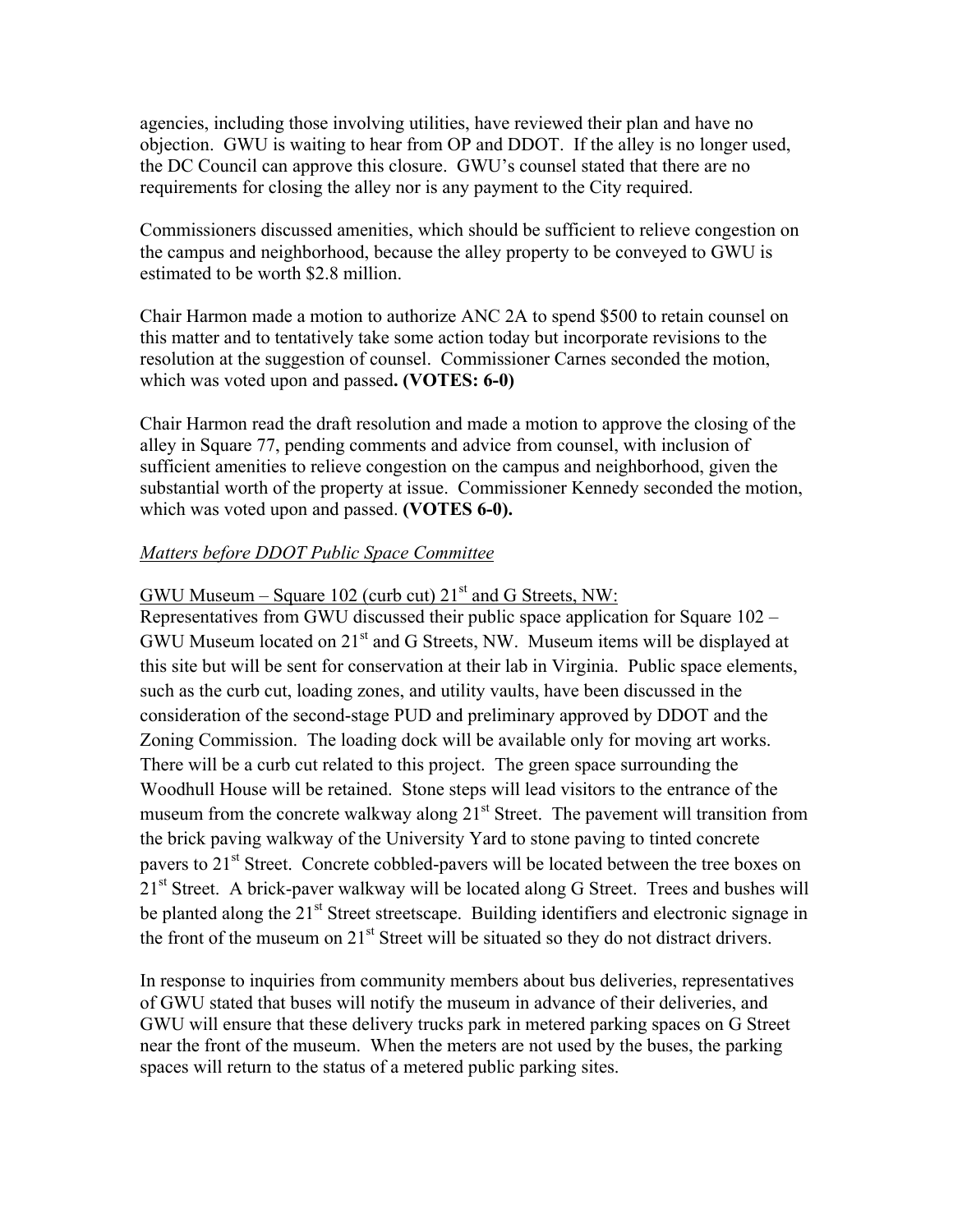Chair Harmon read the draft resolution that states that ANC 2A supports the use of the loading area is limited to the movement of artifacts so as to minimally impact pedestrian use of the sidewalk. ANC 2A also supports the designated on-street loading area for nonartifact delivery (such as for catering services), the use of special paving and GWU streetscape elements, and the retention of pedestrian access from  $21<sup>st</sup>$  Street to the University Yard. Community members and commissioners made suggested changes to the resolution. Chair Harmon made a motion of a resolution in support this application. Commissioner Kennedy seconded the motion, which was voted upon and passed. (**VOTES 6-0) (Attachment 1)**

#### Founding Farmers (sidewalk café):

Chair Harmon stated the representatives from Founding Farmers (requesting a sidewalk café) were not able to attend tonight's meeting. This item will be moved to the May meeting.

#### *Matters before DCRA*

# Proposed DCRA Food Truck Regulations:

Commissioner Carnes provided an overview of the proposed DCRA food truck regulations. He read a draft resolution, opposing the proposed regulations, stating that they draw a broad brush. DCRA provides the licenses to the food trucks. He stated that food trucks fill a unique void in the Foggy Bottom neighborhood with historically few restaurant options. However, the proposed regulations that include a month-to-month lottery system are inflexible and introduce an element of uncertainty. Options, such as reapplication every three months, were suggested. In addition, the provisions in the proposed regulation banning food trucks from serving customers where there is less than 10 feet of unobstructed sidewalk width should be more flexible and include consultation with local ANCs to provide exceptions (such as on H Street between  $21<sup>st</sup>$  and  $22<sup>nd</sup>$ Streets) in certain areas. Regulations should better balance public health, safety and customer choice. Chair Harmon made the motion for a resolution in opposition to the proposed food truck regulations. Commissioner Carnes seconded the motion, which was voted upon and passed. **(VOTES 6-0) (Attachment 2)**

# *DC War Memorial – Historic Landmark Application 1307*:

Commissioner Kennedy stated that the National Park Service submitted a historic landmark application (#1307) to the Historic Preservation Office for the DC World War I Memorial. The construction of this memorial was funded by DC residents and civic organizations to honor DC residents who served in World War I. It is the only local memorial for DC residents on the National Mall. It was dedicated on Armistice Day 1931 and re-dedicated in 2011 following a restoration project.

The World War I Memorial is located on Independence Avenue, S.W. between  $17<sup>th</sup>$  and 23<sup>rd</sup> Streets, NW on the National Mall and within the boundaries of ANC 2A. It is composed of marble and represents a circular domed temple in Doric tradition.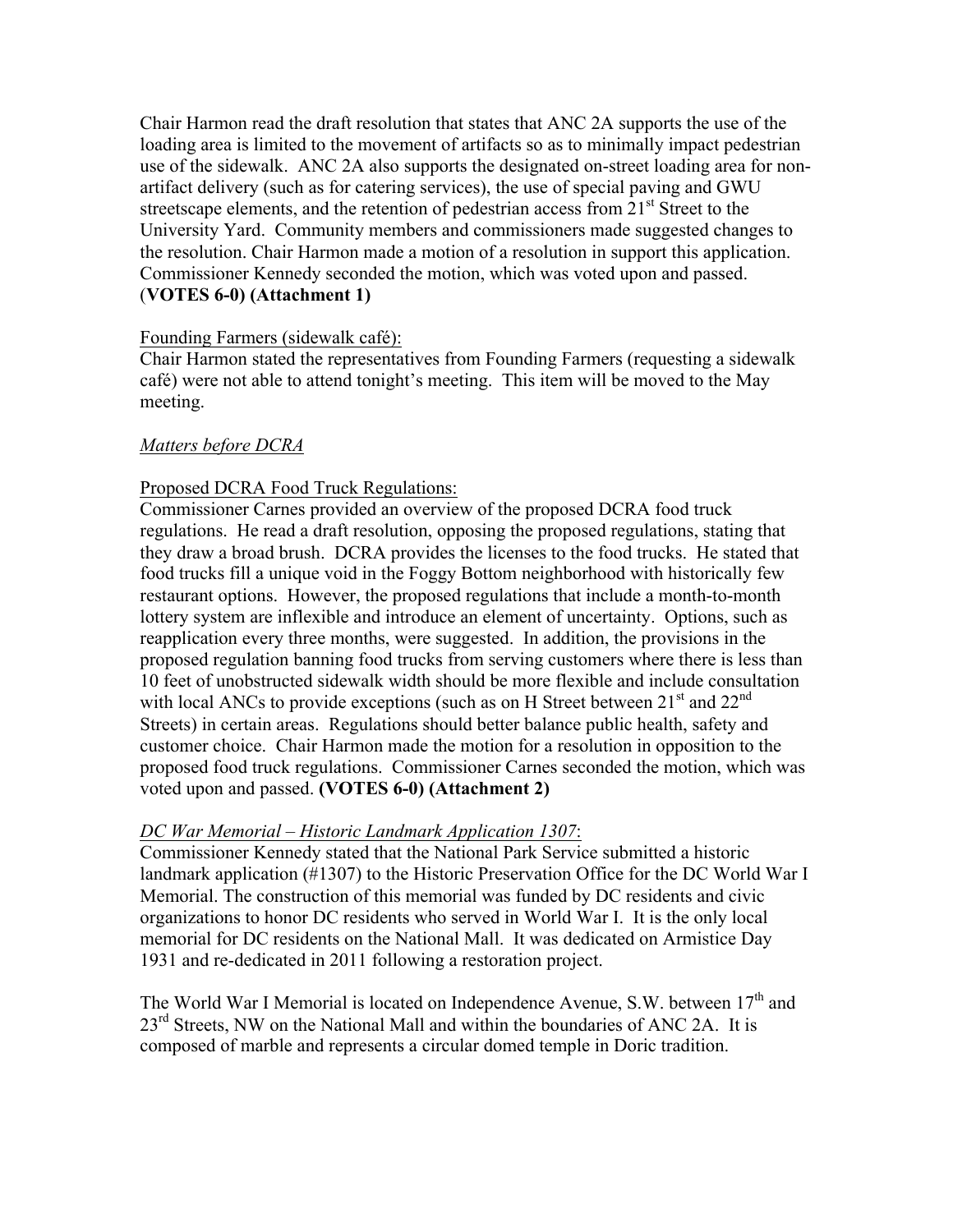Commissioner Kennedy made a motion in support of the preservation of this Memorial to honor the service of DC residents in World War I and to encourage the designation of a national World War I memorial at an appropriate location elsewhere. Commissioner Harmon recused herself from voting. Commissioner Coder seconded the motion, which was voted upon and passed. **(VOTES 5-0-1) (Attachment 3)**

#### *Councilman Barry Proposed Legislation: ANC Empowerment Amendment Act*:

Commissioner Kennedy stated Council Member Marion Barry introduced legislation entitled "ANCS's Empowerment Amendment Act" in the last council period, but it was withdrawn. This legislation would eliminate the statutory prohibition against ANC's initiating and utilizing their funds for legal action in the courts. This legislation would strengthen the ability of ANCs to hold agencies accountable for giving their concerns "great weight."

Currently, the ANC can be a party to agency action but cannot be a party on appeal in the court action. The ANCs cannot initiate legal action in a court.

Commissioner Kennedy made a motion to support a resolution, encouraging the reintroduction of the "ANC Empowerment Amendment Act." Commissioner Coder seconded the motion, which was voted upon and passed. **(VOTES 6-0) (Attachment 4)**

#### *Council Member Barry's Proposed Legislation: ANC Allotment Efficiency Amendment Act:*

Commissioner Kennedy stated Council Member Marion Barry introduced legislation entitled "ANC Allotment Efficiency Amendment Act" in the last council period, but the Council did not vote on it. This legislation would direct the Auditor to release the ANC's allotments no later than 30 days after the submission of an ANC's quarterly report or within 90 days of the last day of the quarter. The release of allotment funds would occur when ANCs submit reports and would eliminate the delay associated with review of the quarterly report.

Commissioner Kennedy made a motion for a resolution encouraging the reintroduction of the ANC Allotment Efficiency Amendment Act this council period. Commissioner Coder seconded the motion, which was voted upon and passed. **(VOTES 6-0) (Attachment 5)**

#### *Matters before ABC/ ABRA:*

- a. ABRA 085365 Burger Tap Shake 2200 Pennsylvania Avenue, NW
- b. ABRA 060611 Thai Place 2134 Pennsylvania Avenue, NW
- c.  $ABRA-006447 Best Vending 1776 D Street, NW$
- d. ABRA 015122 Best Vending II- 730 21st Street, N.W.
- e. ABRA 001269 Exchange Ltd. 1730 Pennsylvania Avenue, NW
- f. ABRA 078312 State Plaza/F Street Bistro 2116 F Street, NW
- g. ABRA 060095 -- Froggy Bottom 2142 Pennsylvania Avenue, NW
- h. ABRA 020060 -- Bertucci's Brick Oven Pizzeria—2000 Pennsylvania Ave. NW
- i. ABRA 010242 Primi Piatti 2013 I Street, NW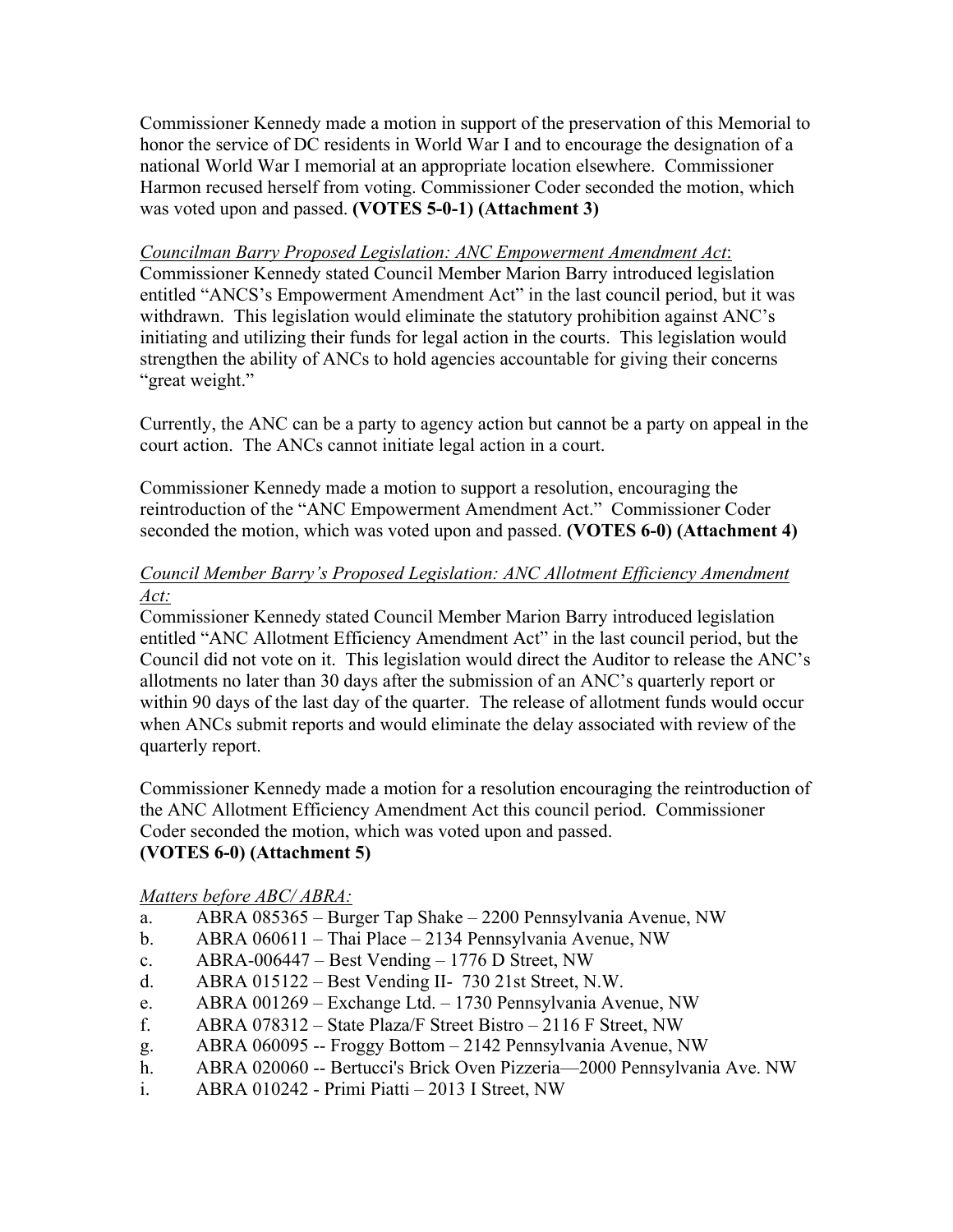- j. ABRA 071154 Meiwah 1200 New Hampshire Avenue NW
- k. ABRA 060396 Sizzling Express 538 23rd Street, NW
- l. ABRA 085365 District Commons/Burger Tap & Shake 2200 Pennsylvania Ave. NW
- m. ABRA 086425 One Fish Two Fish 2423 Pennsylvania Avenue, NW
- n. ABRA 019070 The Lombardy Café Hotel 2019 I Street, NW
- o. ABRA 023759 Park Hyatt Washington 1201 24th Street, NW
- p. ABRA 001469 The Prime Rib 2020 K Street, NW B
- q. ABRA 078651 Renaissance M Street Hotel 1143 New Hampshire Ave., NW
- r. ABRA 089405 –Courtyard by Marriott Washington DC Foggy Bottom/GWU515 20th Street NW
- s. ABRA 060004—Marcel's –2401 Pennsylvania Avenue, NW B
- t. ABRA 060087 St. Gregory Hotel & Suites—2033 M Street NW
- u. ABRA 072312 Panda Café—2138 ½ Pennsylvania Avenue, NW
- v. ABRA 001133—Restaurant Associates-2700 F Street, NW
- w. ABRA 060813—TGI Friday—2100 Pennsylvania Avenue, NW
- x. ABRA 075297 Tonic 2036 G Street, NW
- y. ABRA 075008-Melrose Hotel, 2430 Pennsylvania Avenue, NW
- z. ABRA 001782—The River Inn/Dish, 924 25th Street, NW
- aa. ABRA 060618-The Fairmont Washington, DC, 2401 M Street, NW
- bb. ABRA 075025—The Westin Grand, 2340 M Street, NW
- cc. ABRA 001070—The Marvin Center, 800 21st Street, NW
- dd. ABRA 023794—Grillfish, 1200 New Hampshire Avenue, NW B
- ee. ABRA 026668—George Washington University Club, 1918 F Street, NW
- ff. ABRA 060219—George Washington Alumni House, 1925 F Street, NW
- gg. ABRA 060525—Ristorante La Perla, 2600 Pennsylvania Avenue, NW
- hh. ABRA 090259-The Caucus Room Brasserie, 2350 M Street, NW
- ii. ABRA 060309—One Washington Circle Hotel/Circle Bistro, 1 Washington Circle NW
- jj. ABRA 060556—Nottie Bianche, 824 New Hampshire Avenue, NW
- kk. ABRA 083344—West End Cinema, 2301 M Street, NW
- ll. ABRA 085729—Rivers at Watergate, 600 New Hampshire Avenue, NW
- mm. ABRA 087042—Rasika West End, 1177 22nd Street, NW
- nn. ABRA 086726—Circa at Foggy Bottom, 2221 I Street, NW
- oo. ABRA 076803—RIS, 2275 L Street, NW
- pp. ABRA 076629—Washington Marriott Hotel, 1221 22nd Street NW
- qq. ABRA 060750—Charm Thai, 2514 L Street, NW A

Chair Harmon stated that all restaurants and nightclubs have to renew their ABRA licenses in 2013. Restaurants licenses are currently being reviewed. She stated she has not heard any complaints from community members regarding the above restaurant establishments. Some restaurant establishments have signed voluntary agreements with ANC 2A, such as West End Cinema and Tonic.

Chair Harmon proposed that ANC2A not take any action on these establishments. Commissioners concurred.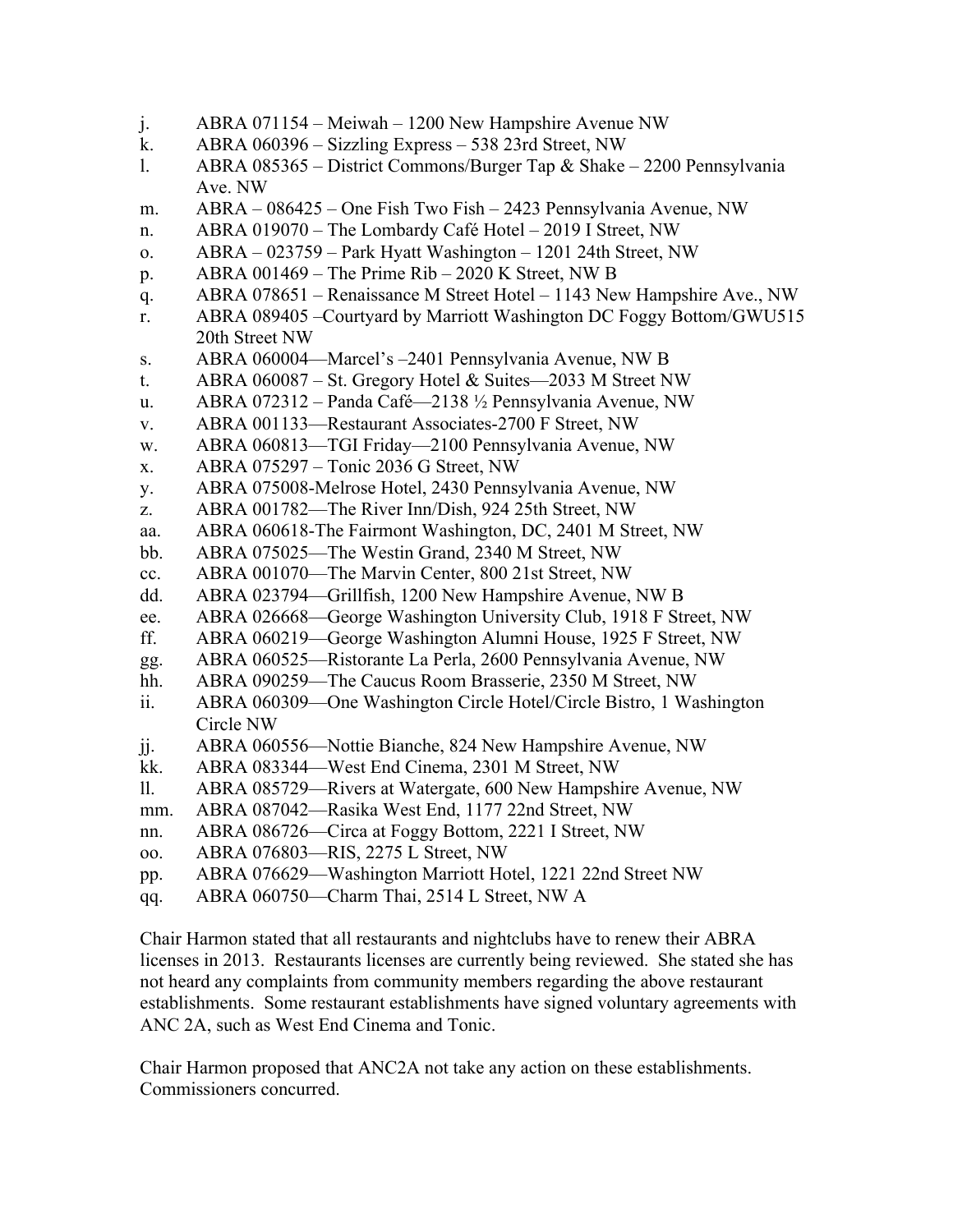#### *Miscellaneous Items:*

#### ANC designation of Community Advisory Members & Foggy Bottom Streetscape Plan (2007 Foggy Bottom Campus Plan)

Chair Harmon stated that the Foggy Bottom Campus Plan allows ANC 2A to appoint no more than three commissioners to the Community Advisory Committee. This Committee is not a voting body but is meant to encourage community members and representatives of GWU to discuss campus issues in depth. After discussion, Chair Harmon proposed a motion to include a board member from West End Association, Foggy Bottom Association and three ANC commissioners but to be informally determined. Commissioner Kennedy seconded the motion which was voted upon and passed. **(VOTES: 6-0)**

#### Annual Best Buddies 5K Challenge (20 mile bike ride) – October 19, 2013 The representative from BestBuddies presented information regarding the  $5<sup>th</sup>$  Annual BestBuddies Challenge, a 5K (20-mile) bike ride, which will occur on Saturday, October 19, 2013, from 7:45am to 10:30am. They expect 2000 bike rider. The 20-mile ride will start and finish at 15<sup>th</sup> Street between Constitution Avenue and Madison Drive. The route will proceed throughout DC, MD and VA. Within ANC 2A, the route will proceed to Pennsylvania, 9<sup>th</sup> Street tunnel, Ohio Drive, Potomac Parkway, and Clara Barton Highway. Rest stops are available throughout the course.

The representative stated that Best Buddies is a  $501(c)$  (3) organization that raises awareness and funds for those with physical and mental disabilities. Best Buddies is a sister organization to the Special Olympics Foundation.

Chair Harmon made a motion for a letter of non-objection regarding the BestBuddies Challenge. Commissioner Coder seconded the motion which was voted upon and passed. **(VOTES: 6-0) (Attachment 6)**

# **Administration**

# *New ANC 2A website:*

Chair Harmon stated that ANC 2A would like to explore a new website. Commissioner Sacco has reviewed the current ANC 2A website and found it not very visually appealing and hard to read. The plans for the new website will allow uploading of more documents, including resolutions, agenda, minutes, handouts, testimony, and voluntary agreements. Commissioner Sacco will look into costs of hosting the site and contracting out to a website designer. He will coordinate with Gottlieb Simon (DC OANC), who currently provides the template and access to the current website.

# *Adoption of Minutes:*  January 23, 2013 Regular Meeting, February 20, 2013 Regular meeting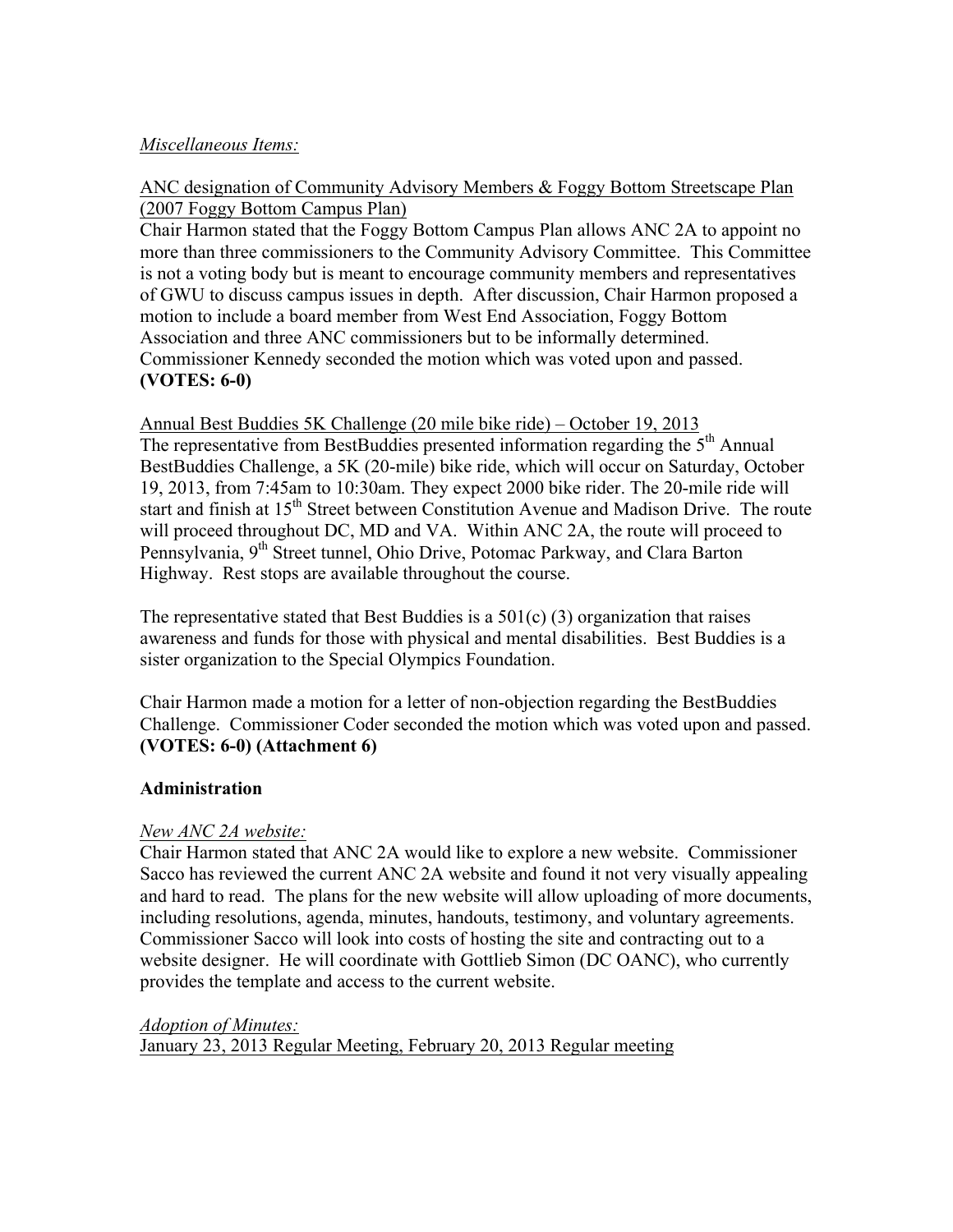Chair Harmon made a motion to adopt the January and February minutes as amended and corrected by the commissioners. Commissioner Coder seconded the motion, which was voted upon and passed. **(VOTES: 6-0)**

#### *Rewrite of Bylaws of ANC 2A*

Commissioner Carnes stated that the bylaws need to be updated and rewritten. Participation from the public and commissioner are welcome. Commissioner Coder suggested creating a committee or working group on this project with a deadline for completion by the end of the year.

#### *ANC Community Grant Process*

Chair Harmon stated that ANC 2A is considering offering grants to the community. Commissioner Coder stated that ANC monies cannot be used for certain functions, such as parties, alcohol, medications, foods, and political functions.

The Commission will study how other organizations and ANCs provide grants to the community and will report their findings. Community members stated that DC Auditor be involved.

# *2013 Budget (Oct 1- Sept 2013)*

Commissioner Graham presented information on the proposed 2013 budget. The 2013 budget includes approximately \$18,664 disbursement and \$18,313 of receipts, leaving a positive balance of \$351. He stated that an increase in the allotment of approximately \$1,000 is anticipated based on an increased number of commissioners. In addition, higher wage taxes and an increase of \$3000 for purchase of services are anticipated. In addition, \$500 is listed for other expenses, such as costs of security name plates and business cards. The cost of hosting and creating a new website (approximately \$250) will be included. There is a carryover of approximately \$ 21,321 from 2012 going forward. Tax liabilities for previous years were estimated lower than incurred. Grants will be distributed from the carryover funds.

Community members inquired about the purchases of services, which Chair Harmon and Commissioner Galka identified as legal services provided by Hunton & Williams and Con Hitchcock. The expenses for moving the files from West End Library to School Without Walls (while the Library undergoes renovation) and the rent of a post office box during this time should be added.

Chair Harmon closed the public meeting at 9:58 pm for a closed executive session. She added that the public meeting would resume after the executive session.

Chair Harmon opened the public meeting at 10:18pm. Chair Harmon made a motion to approve the matter that was presented in the Executive Session. Commissioner Kennedy seconded the motion, which was voted upon and approved. **(VOTES: 6-0).**

Chair Harmon called the meeting adjourned at 10:20 pm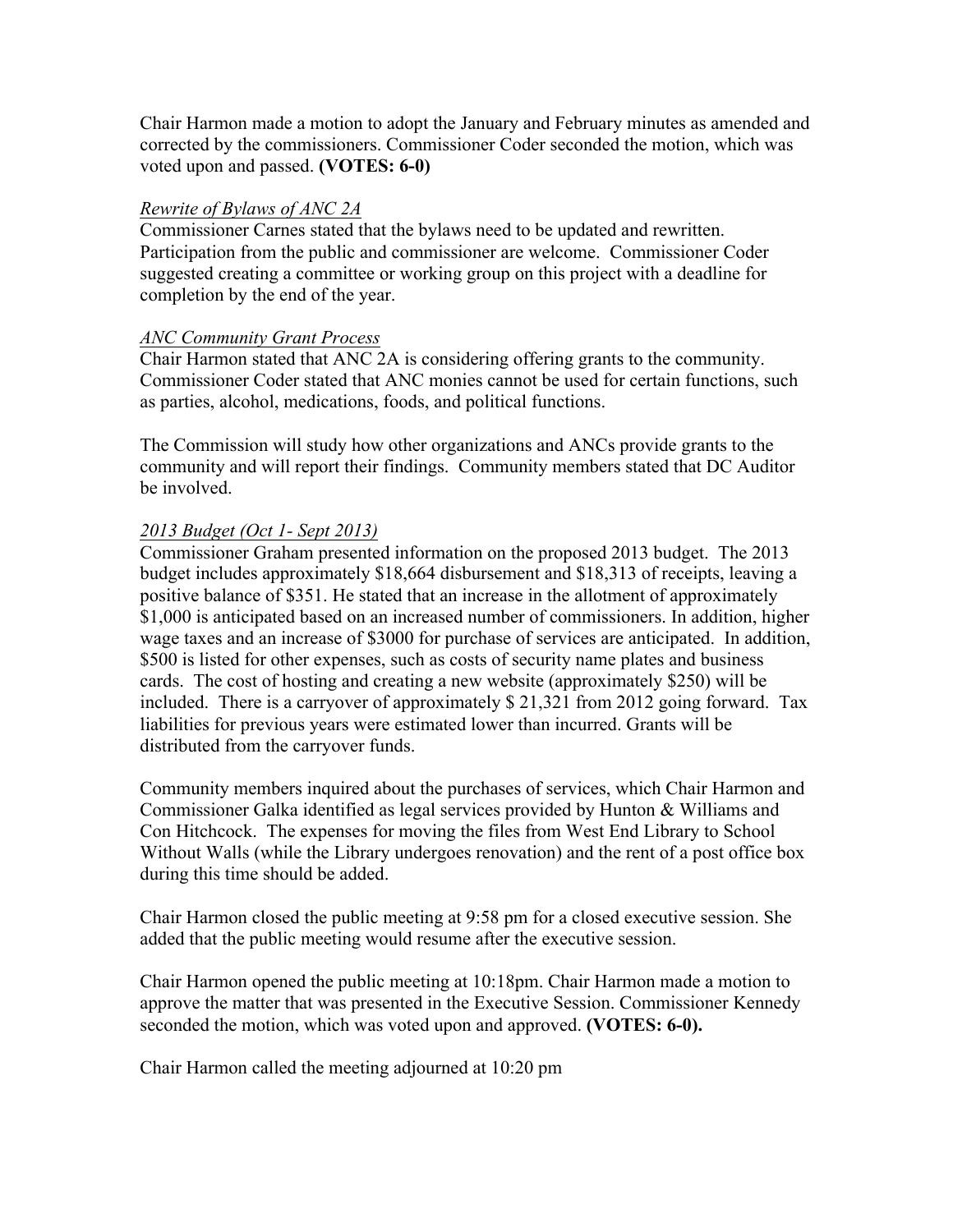#### **ATTACHMENTS**

#### **Attachment 1 - 21st and G Street Museum Public Space Application (Square 102)**

 Government of the District of Columbia Foggy Bottom and West End Advisory Neighborhood Commission 2A

 $\overline{c}/\overline{o}$  West End Library 1101 24<sup>th</sup> St., N.W. Washington DC 20037

Via Email **April 23, 2013** Mr. Matthew Marcou Public Space Committee, Chair District of Columbia Department of Transportation 55 M Street, SE, Suite 400 Washington, DC 20003

Re: Public Space Application for Square 102 GW Museum, Tracking Number 789678

Dear Chairperson Marcou and Members of the Public Space Committee:

On April 17, 2013, at a duly-noticed regular public meeting and with a quorum present, Advisory Neighborhood Commission ("ANC") 2A voted unanimously (6-0) to support the above application from The George Washington University for elements in public space and adopted the following resolution.

RESOLVED that ANC 2A supports The George Washington University's Public Space application for the Square 102 GW Museum, based on the following understandings and conditions:

Public Space elements such as the curb cut, loading zones, and utility vaults were discussed in the consideration of the second-stage PUD and preliminarily approved by DDOT and the Zoning Commission. The ANC 2A expects the University to work with the Public Space Committee on minor refinements to public space elements and is in general approval of the project. The ANC 2A notes that use of the loading area is limited to the movement of artifacts, so that pedestrian use of the sidewalk will be minimally impacted. ANC 2A also supports components of the project that include a designated on-street loading area for non-artifact delivery, the use of special paving, GW Streetscape elements, and notes that pedestrian access from 21<sup>st</sup> Street to the University Yard has been retained and that the proposed improvements to the public space are appropriate for the surrounding context.

We respectfully urge the Public Space Committee to give careful attention and approve the project.

Sincerely yours,

Florence Harmon, Chair, ANC 2A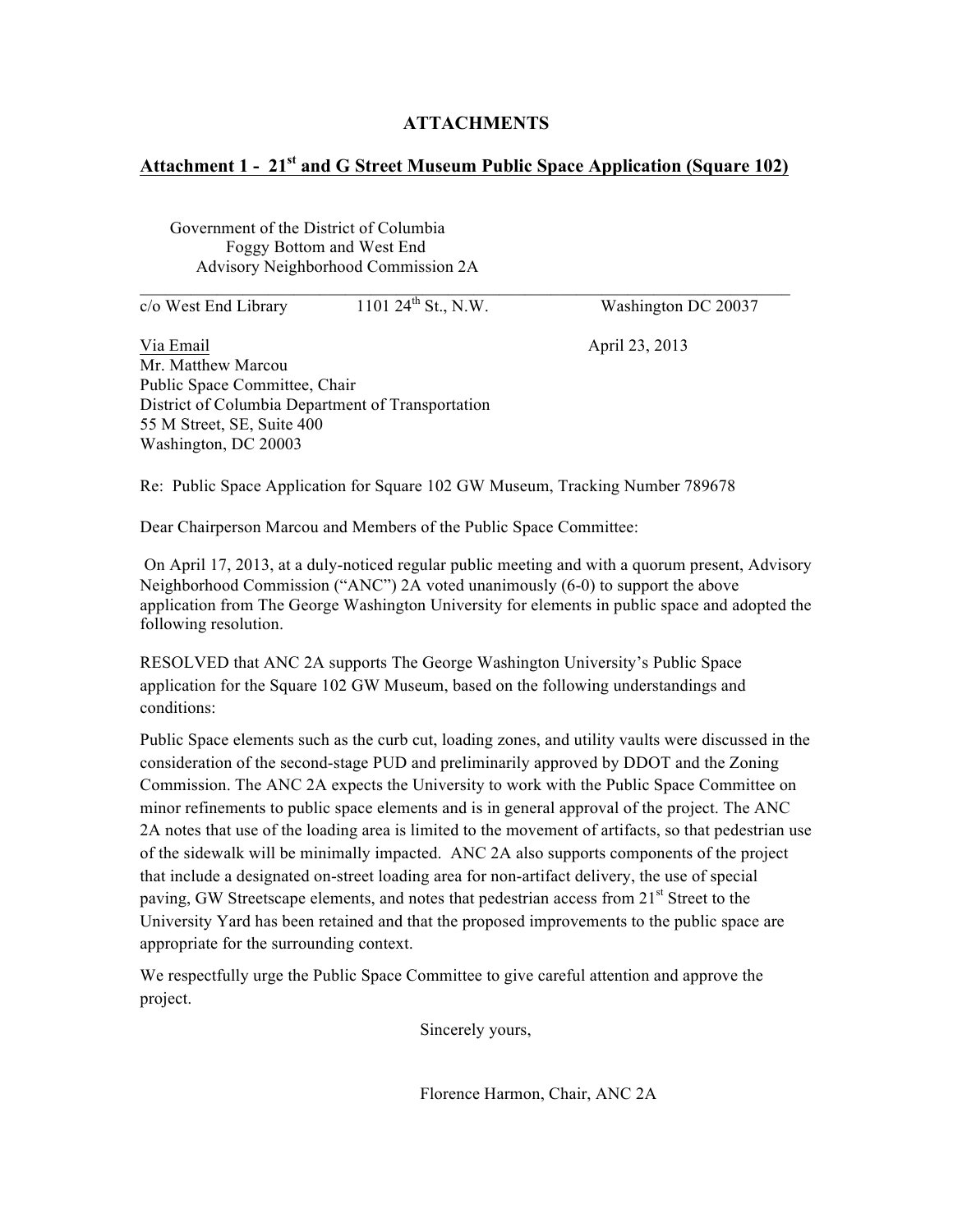cc: David Avitabile, Goulston & Storrs Paul Goldstein, D.C. Office of Planning Jamie Henson, DDOT ANC 2A Commissioners

#### **Attachment 2 - Food truck regulations**

Government of the District of Columbia Foggy Bottom and West End Advisory Neighborhood Commission 2A

 $c/\sigma$  West End Library 1101 24<sup>th</sup> St., N.W. Washington DC 20037

\_\_\_\_\_\_\_\_\_\_\_\_\_\_\_\_\_\_\_\_\_\_\_\_\_\_\_\_\_\_\_\_\_\_\_\_\_\_\_\_\_\_\_\_\_\_\_\_\_\_\_\_\_\_\_\_\_\_\_\_\_

Via email

May 9, 2013

Vincent Orange Councilmember, At-Large District of Columbia Council 1350 Pennsylvania Avenue, NW, Suite 107 Washington, DC 20004

Re: Proposed Food Truck Legislation

Dear Councilmember Orange:

At its duly noticed, regularly scheduled meeting on April 17, 2013 with 6 of the 8 commissioners present, constituting a quorum, Advisory Neighborhood Commission (ANC) 2A (6 to 0) unanimously passed the following resolution.

Whereas, food trucks have filled a unique void in recent years in parts of the Foggy Bottom neighborhood with historically few restaurant options;

Whereas, ANC 2A views the proposed month-by-month lottery system as inflexible to the market;

Whereas, ANC 2A appreciates the rationale for banning food trucks from serving customers where there is less than 10-feet of unobstructed sidewalk width, but believes that this provision should be made more flexible with the consultation of local ANCs to provide for exceptions in certain areas;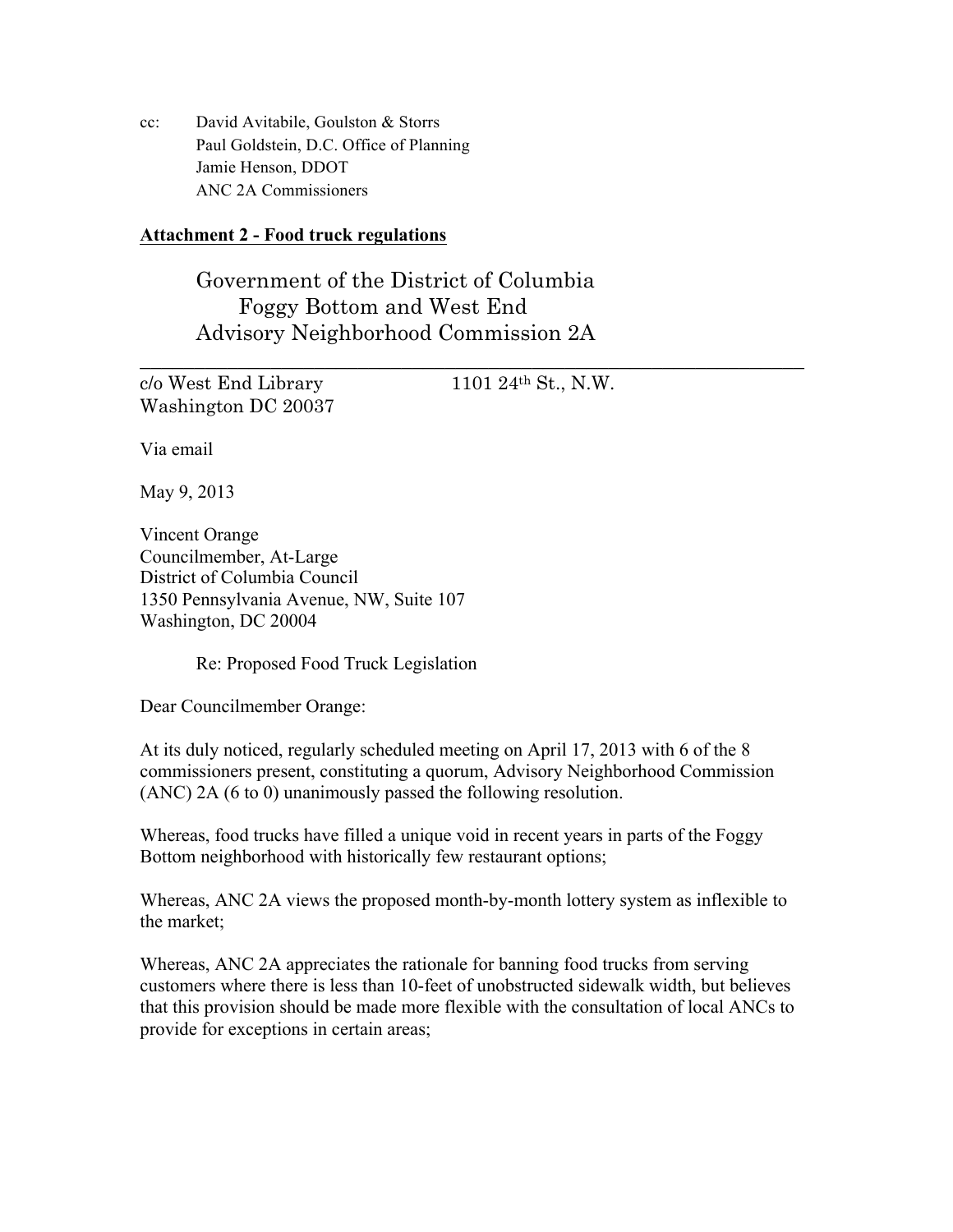NOW THEREFORE BE IT RESOLVED that ANC 2A opposes the proposed District Department of Transportation food truck regulations and suggests that any future regulations emphasize a better balance between public health, safety, customer choice, and that the ANCs be consulted to ensure that there is a balance between the small business owners in the neighborhood and food trucks.

ON BEHALF OF THE COMMISSION:

Sincerely,

Florence Harmon, ANC 2A Chair

Cc: Chairman Phil Mendelson Cc: Council member Jack Evans, Ward 2 Cc: Council Member Anita Bonds, At-Large Cc: Council Member David Catania, At -Large Cc: Councilmember David Grosso, At-Large Cc: Councilmember Jim Graham, Ward 1 Cc: Council Member Mary M. Cheh, Ward 3 Cc: Council Member Muriel Bowser, Ward 4 Cc: Council Member Kenyan McDuffie, Chair Pro Tempore, Ward 5 Cc: Council Member Tommy Wells, Ward 6 Cc: Council Member Yvette Alexander, Ward 7 Cc: Council Member Marion Barry, Ward 8 Cc: Commissioner Jackson Carnes, 2A07 Cc: Nyasha Smith, Secretary to the Council

#### **Attachment 3 - World War I Memorial Designation as a NPS Historic Landmark**

\_\_\_\_\_\_\_\_\_\_\_\_\_\_\_\_\_\_\_\_\_\_\_\_\_\_\_\_\_\_\_\_\_\_\_\_\_\_\_\_\_\_\_\_\_\_\_\_\_\_\_\_\_\_\_\_\_\_\_\_\_

Government of the District of Columbia Foggy Bottom and West End Advisory Neighborhood Commission 2A

 $c/\sigma$  West End Library 1101 24<sup>th</sup> St., N.W. Washington DC 20037

Via email

May 11, 2013

Ms. Gretchen Pfaehler, AIA , HPRB Chair Chairman, Historic Preservation Review Board 1100 4th Street, SW Suite E650 Washington, DC 20024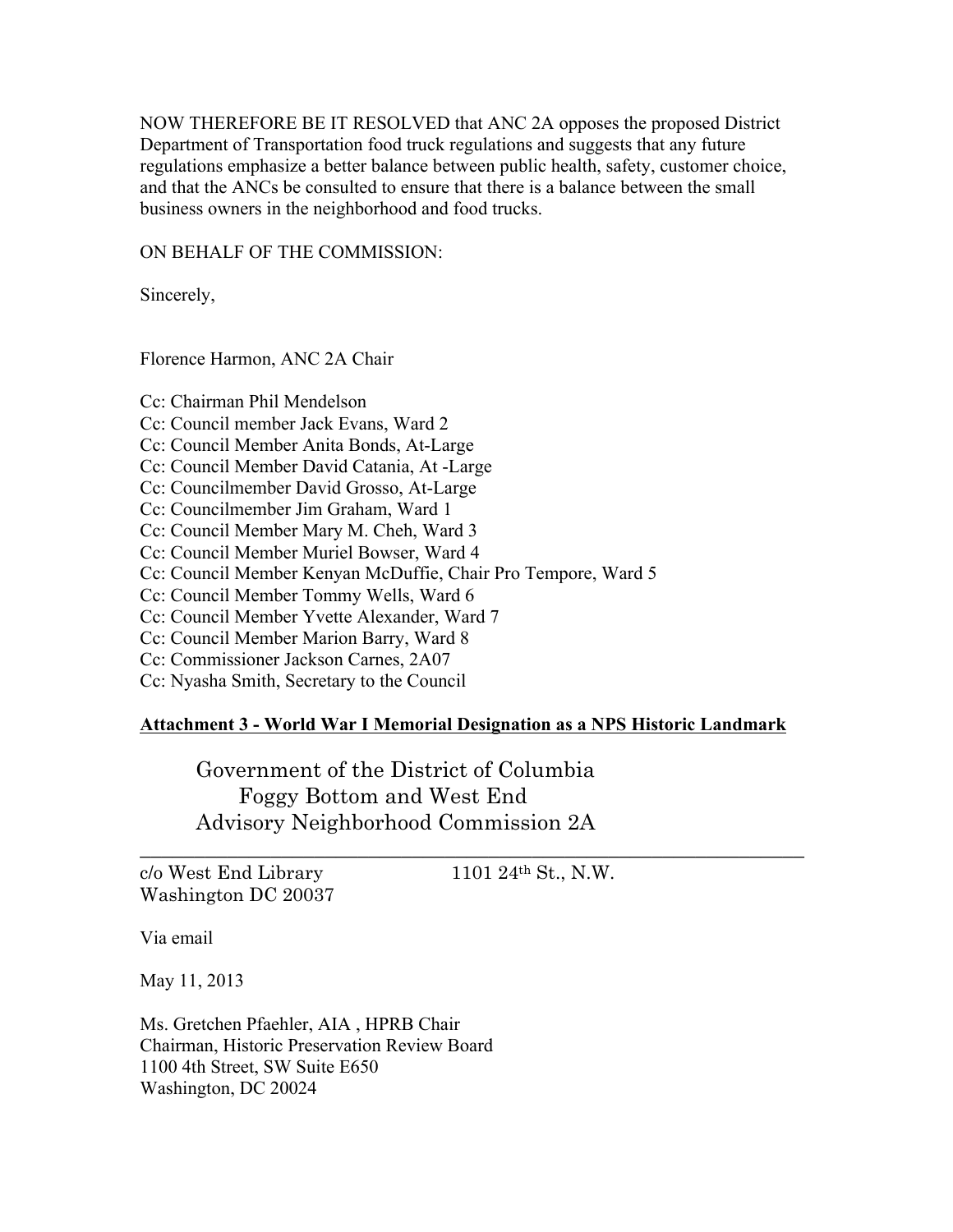#### Re: Landmarking of the District of Columbia War Memorial

Dear Ms. Pfaehler:

At its duly noticed, regularly scheduled meeting on April 17, 2013 with 6 of the 8 commissioners present, constituting a quorum, Advisory Neighborhood Commission (ANC) 2A (6 to 0) unanimously passed the following resolution:

#### ANC 2A RESOLUTION ON THE LANDMARKING OF THE DISTRICT OF COLUMBIA WAR MEMORIAL

WHEREAS the National Park Service (NPS) has submitted a historic landmark application (#13- 07) to the Historic Preservation Office (HPO) for the District of Columbia War Memorial;

WHEREAS the prospective landmark is located on Independence Avenue SW, between  $17<sup>th</sup>$  and  $23<sup>rd</sup>$  Streets, on the National Mall and within the boundaries of ANC 2A;

WHEREAS the War Memorial's construction was funded by D.C. residents and civic organizations to honor D.C. residents who served in World War I;

WHEREAS the structure was dedicated on November 11, 1931 (Armistice Day) and was rededicated on November 10, 2011 following a substantial restoration project;

WHEREAS the Memorial itself is composed largely of marble and represents a distinguished, circular domed temple in the Doric tradition;

WHEREAS the edifice is the only local memorial for District of Columbia residents on the National Mall;

WHEREAS members of Congress recently introduced, and then withdrew, legislation that would designate the District of Columbia War Memorial as the "District of Columbia and National World War I Memorial";

WHEREAS the Liberty Memorial, located adjacent to The National World War I Museum in Kansas City, MO or Pershing Park represent suitable alternative locations for a "National World War I Memorial"

**THEREFORE, BE IT RESOLVED** that ANC 2A, in recognition of the existent Memorial's unique importance to residents of the District of Columbia, supports the historic landmark application filed by NPS.

**BE IT FURTHER RESOLVED** that ANC 2A supports preservation of the Memorial in its current form, exclusively to commemorate the service of D.C. residents in World War I, and encourages the designation of a national World War I memorial at an appropriate location elsewhere.

ON BEHALF OF THE COMMISSION:

Sincerely,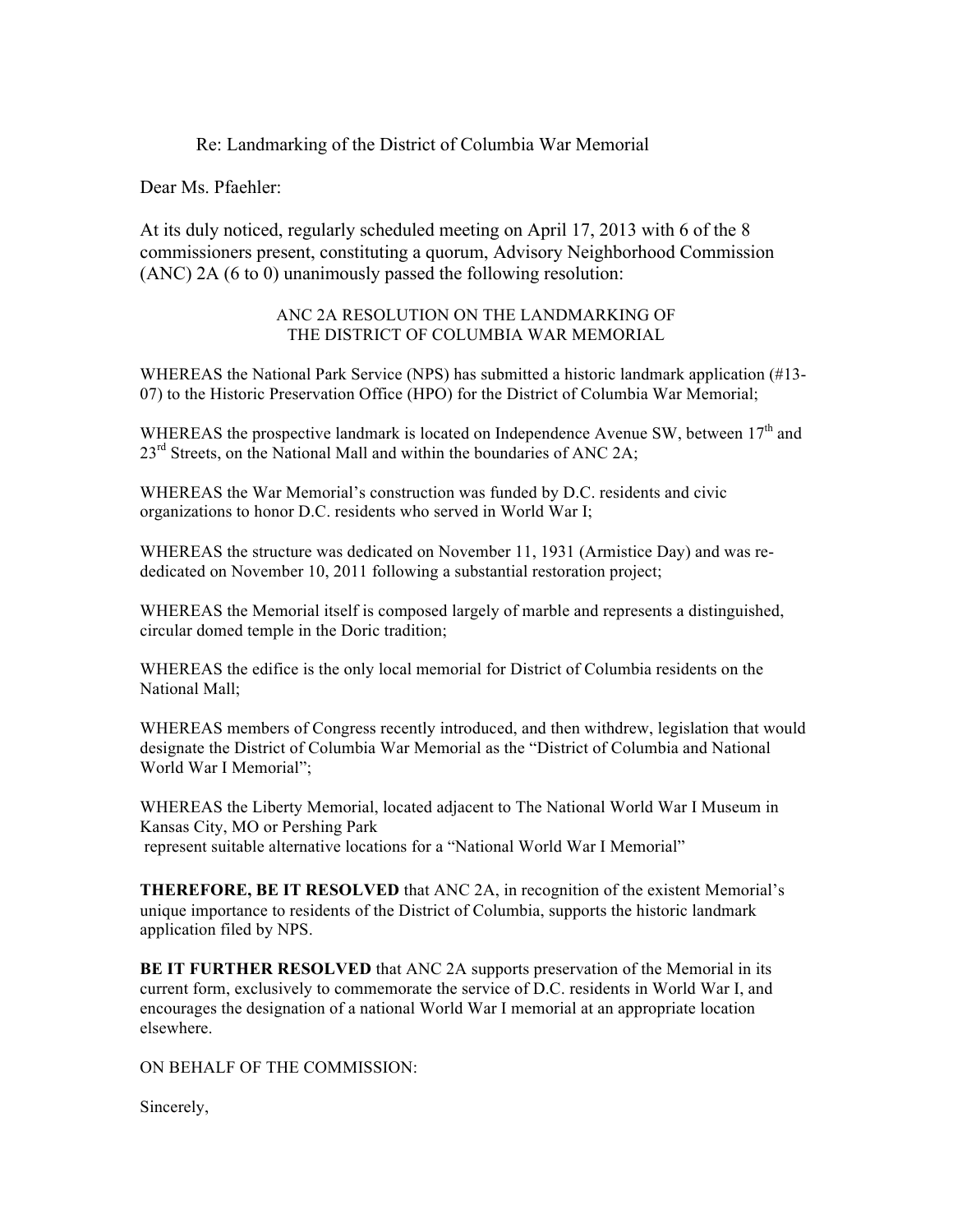Patrick Kennedy Vice Chair, ANC 2A

Cc: Cc: Council member Jack Evans, Ward 2 Cc: ANC 2A Commissioners Cc: National Park Service

#### **Attachment 4 - ANC Empowerment Amendment Act**

Government of the District of Columbia Foggy Bottom and West End Advisory Neighborhood Commission 2A

 $c/\sigma$  West End Library 1101 24<sup>th</sup> St., N.W. Washington DC 20037

\_\_\_\_\_\_\_\_\_\_\_\_\_\_\_\_\_\_\_\_\_\_\_\_\_\_\_\_\_\_\_\_\_\_\_\_\_\_\_\_\_\_\_\_\_\_\_\_\_\_\_\_\_\_\_\_\_\_\_\_\_

Via email

May 11, 2013

Marion Barry Councilmember District of Columbia Council 1350 Pennsylvania Avenue, NW, Suite 102 Washington, DC 20004

Re: Reintroduction of ANC Empowerment Legislation

Dear Councilmember Barry:

At its duly noticed, regularly scheduled meeting on April 17, 2013 with 6 of the 8 commissioners present, constituting a quorum, Advisory Neighborhood Commission (ANC) 2A (6 to 0) unanimously passed the following resolution:

#### ANC 2A RESOLUTION ENCOURAGING THE RE-INTRODUCTION AND PASSAGE OF THE "ANCs EMPOWERMENT AMENDMENT ACT"

WHEREAS, in 2012 Councilmember Marion Barry introduced the "ANC Empowerment Amendment Act" (B19-0716), which would have eliminated the statutory prohibition on ANCs initiating action in the courts and also eliminated the prohibition on ANCs using their allocated funds for legal expenses associated with Commission business;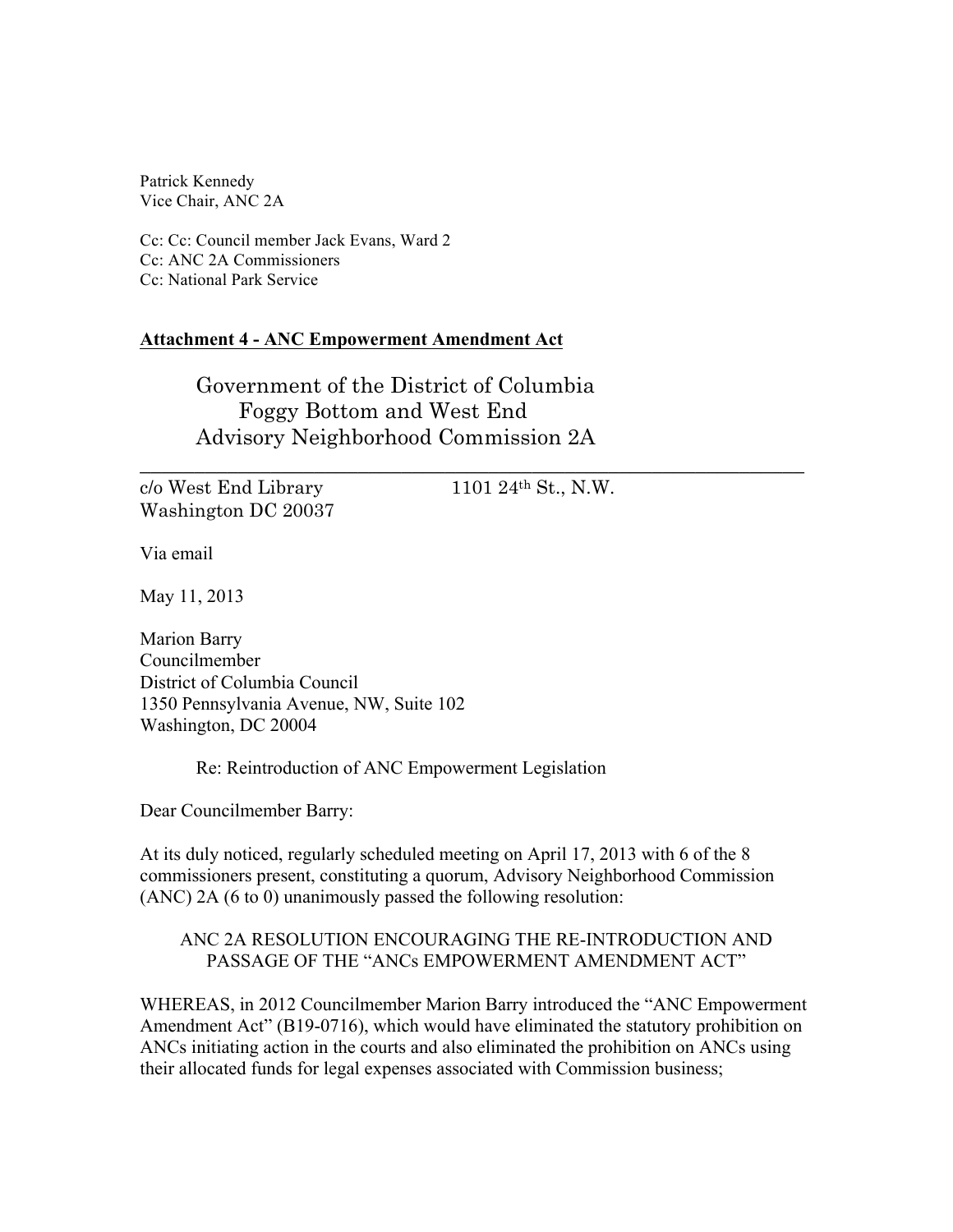WHEREAS the elimination of these prohibitions would strengthen the ability of ANCs to hold agencies accountable for properly giving their concerns "great weight";

WHEREAS the proposed legislation would have especially served to empower ANCs in parts of the District where residents may not necessarily have the means to pursue litigation independently;

WHEREAS the above mentioned legislation was not acted upon in Council Period 19;

THEREFORE, BE IT RESOLVED that ANC 2A, serving the Foggy Bottom and West End communities, strongly encourages the re-introduction of the "ANCs Empowerment Amendment Act" in Council Period 20.

BE IT FURTHER RESOLVED that ANC 2A supports the passage of the "ANCs Empowerment Amendment Act" by the full Council in order to support ANCs in their work.

ON BEHALF OF THE COMMISSION:

Sincerely,

Florence Harmon Chair

Cc: Chairman Phil Mendelson

Cc: Council member Jack Evans, Ward 2

Cc: Council Member Anita Bonds, At-Large

Cc: Council Member Vincent Orange, At-Large

Cc: Council Member David Catania, At -Large

Cc: Councilmember David Grosso, At-Large

Cc: Councilmember Jim Graham, Ward 1

Cc: Council Member Mary M. Cheh, Ward 3

Cc: Council Member Muriel Bowser, Ward 4

Cc: Council Member Kenyan McDuffie, Chair Pro Tempore, Ward 5

Cc: Council Member Tommy Wells, Ward 6

Cc: Council Member Yvette Alexander, Ward 7

Cc: ANC 2A Commissioners

Cc: Gottlieb Simon, Director, Office of Advisory Neighborhood Commissions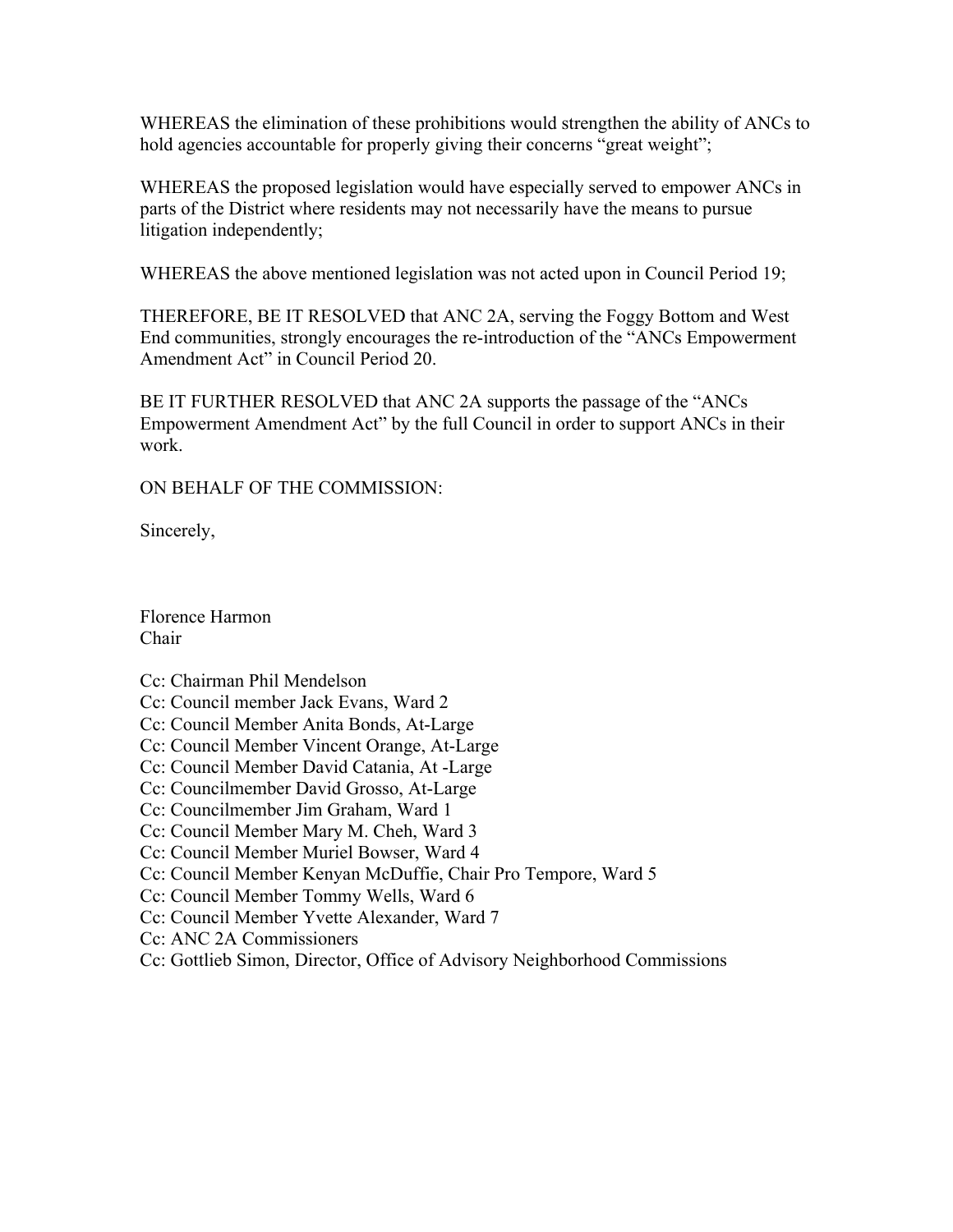#### **Attachment 5 - ANC Allotment Efficiency Amendment Act**

Government of the District of Columbia Foggy Bottom and West End Advisory Neighborhood Commission 2A

 $c/\sigma$  West End Library 1101 24<sup>th</sup> St., N.W. Washington DC 20037

\_\_\_\_\_\_\_\_\_\_\_\_\_\_\_\_\_\_\_\_\_\_\_\_\_\_\_\_\_\_\_\_\_\_\_\_\_\_\_\_\_\_\_\_\_\_\_\_\_\_\_\_\_\_\_\_\_\_\_\_\_

Via email

May 11, 2013

Marion Barry Councilmember District of Columbia Council 1350 Pennsylvania Avenue, NW, Suite 102 Washington, DC 20004

Re: Reintroduction of ANC Allotment Efficiency Legislation

Dear Councilmember Barry:

At its duly noticed, regularly scheduled meeting on April 17, 2013 with 6 of the 8 commissioners present, constituting a quorum, Advisory Neighborhood Commission (ANC) 2A (6 to 0) unanimously passed the following resolution:

ANC 2A RESOLUTION ENCOURAGING THE RE-INTRODUCTION AND PASSAGE OF THE "ANCs ALLOTMENT EFFICIENCY AMENDMENT ACT"

WHEREAS, in 2012 Councilmember Marion Barry introduced the "Advisory Neighborhood Commission Allotment Efficiency Amendment Act" (B19-0886), which would have encouraged the expedient generation of quarterly financial reports and reduced the number of forfeited quarterly fund allotments;

WHEREAS, the proposed legislation would have directed the Auditor to release a Commission's allotment no later than 30 days after the submission of a quarterly report or within 90 days of the last day of the quarter, whichever period is longer;

WHEREAS, currently the Auditor is required to approve of the report before funds are released;

WHEREAS, this frequently leads to long waits for allotment disbursals that impair the Commission's ability to conduct its business in a timely manner;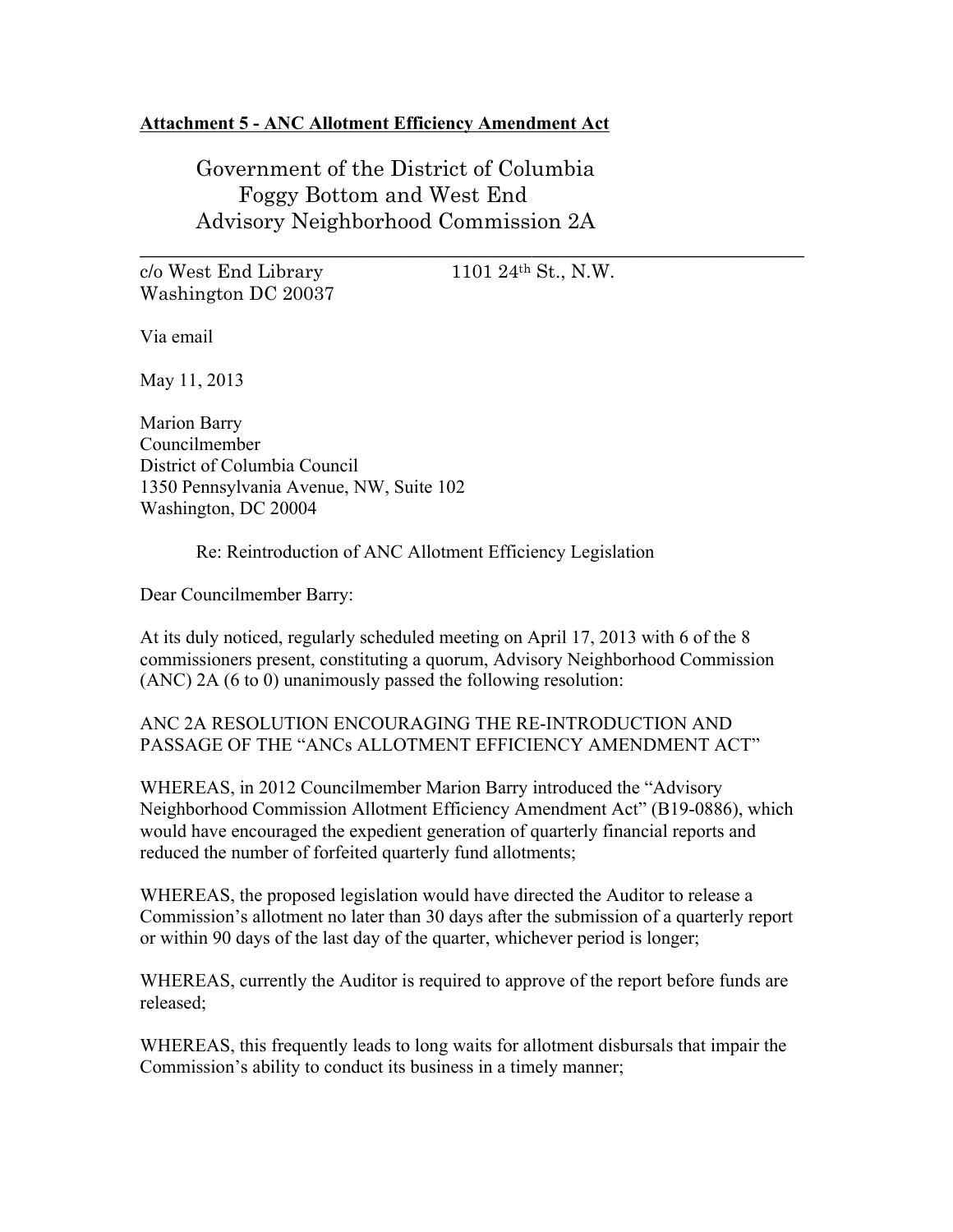THEREFORE, BE IT RESOLVED that ANC 2A, serving the Foggy Bottom and West End communities, strongly encourages the re-introduction of the "ANCs Allotment Efficiency Amendment Act" in Council Period 20.

BE IT FURTHER RESOLVED that ANC 2A supports the passage of the "ANCs Allotment Efficiency Amendment Act" by the full Council in order to support ANCs in their work.

ON BEHALF OF THE COMMISSION:

Sincerely,

Florence Harmon Chair

Cc: Chairman Phil Mendelson

Cc: Council member Jack Evans, Ward 2

Cc: Council Member Anita Bonds, At-Large

Cc: Council Member Vincent Orange, At-Large

Cc: Council Member David Catania, At -Large

Cc: Councilmember David Grosso, At-Large

Cc: Councilmember Jim Graham, Ward 1

Cc: Council Member Mary M. Cheh, Ward 3

Cc: Council Member Muriel Bowser, Ward 4

Cc: Council Member Kenyan McDuffie, Chair Pro Tempore, Ward 5

Cc: Council Member Tommy Wells, Ward 6

Cc: Council Member Yvette Alexander, Ward 7

Cc: ANC 2A Commissioners

Cc: Gottlieb Simon, Director, Office of Advisory Neighborhood Commissions